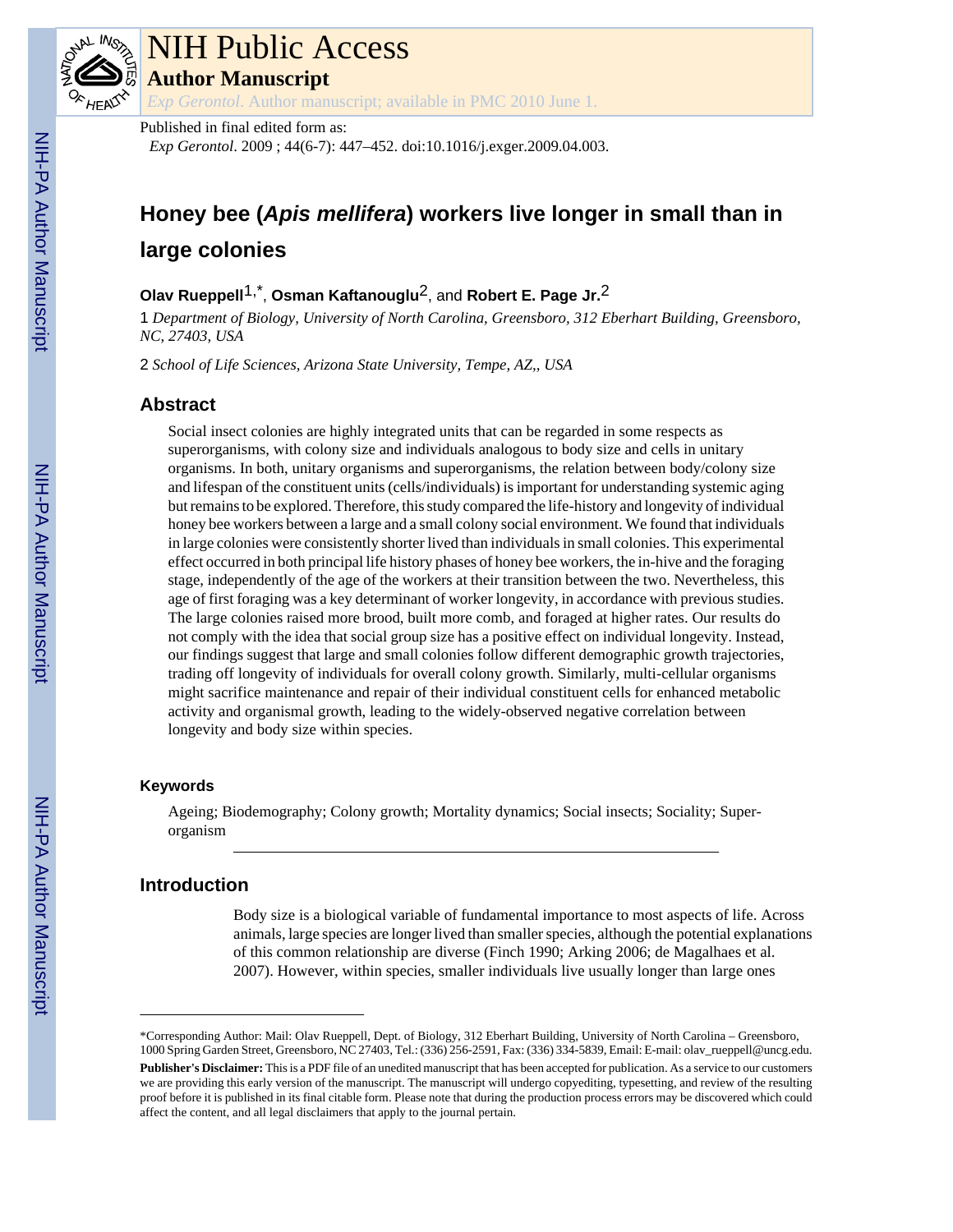(Patronek et al. 1997; Miller et al. 2002). This negative relation may be due to a life-history trade-off between longevity versus growth and reproduction. Although such a trade-off becomes apparent in genetic studies (Miller et al. 2002) and responses to dietary restriction (Phelan and Rose 2005), its cellular manifestations remain largely unknown. Specifically, it is not known whether cells from short-lived, large individuals differ in their in-vivo life expectancy or aging patterns from cells of longer-lived, smaller individuals of the same species. The cellular level is crucial for understanding aging at the organismal level but individual cells are difficult to study under natural, in-vivo conditions.

In eusocial insects, such as the honey bee (*Apis mellifera* L), cooperative individuals form colonies that constitute biological units at a higher level of biological integration (Wilson 1971; Seeley 1989; Hölldobler and Wilson 2008). These colonies are in several key aspects analogous to multi-cellular unitary organisms, but their lesser degree of integration makes them more amenable to experimental manipulation and study of their constituent individuals (Rueppell et al. 2004). Colony size of social insects can be analyzed similarly to body size of unitary organisms in an ecological (Kaspari and Vargo 1995; Kaspari 2005) and a life-history context (Seeley 1989; Bourke and Franks 1995).

Colonies may also be regarded as the social environment for individual workers, allowing the assessment of social factors that influence lifespan. Individual worker longevity is negatively correlated with colony size across different species (Bourke 1999; Bourke 2007). However, comparative studies between species are complicated by a number of confounding variables because various aspects of social insect biology change with colony size, including queenworker dimorphism, social organization, and complexity (Bourke 1999). These factors in turn affect individual life expectancy (Bourke 2007) and the life expectancy of colonies (Kaspari and Vargo 1995). Within most social insect species however, queen-worker dimorphism and other confounding variables do not change with colony size.

Group size in many social organisms may represent the evolutionary outcome of an individual optimization of fitness (Krause and Ruxton 2002), which is a function of survival and reproduction. Even among the integrated colonies of social insects, considerable variation in group sizes exists within species that may be ontogenetic or not (e.g. Clemencet and Doums 2007). Large colony size in social insects is usually associated with higher reproductive output, competitiveness, and colony longevity (Wilson 1971; Hölldobler and Wilson 1990; Kaspari and Vargo 1995; Karsai and Wenzel 1998) but it is not clear how individual longevity relates to colony size at the intra-specific level.

On the one hand, group size is believed to increase individual longevity through social facilitation in animals in general (Krause and Ruxton 2002). Specifically in social insects, a positive association would be expected if group synergistic effects prolong individual lifespan by more efficient protection, homeostasis, or division of labour that reduces individual workload. On the other hand, a transition from risk-sensitive to risk-prone worker strategies with increasing colony size could be predicted because the loss of single individuals is a less severe hazard for larger colonies (Strassmann 1985). Additionally, the social dynamic in large colonies could lead to more growth and reproduction versus somatic worker maintenance in the "super-organism", analogous to the possibility of large individuals with short-lived cells in unitary species. This particularly may be true because foraging activity is controlled by a positive feedback loop which leads to more foraging effort in large colonies (Eckert et al. 1994).

Empirical data on the intra-specific relationship between colony size and individual lifespan suggest an overall positive association in wasps (O'Donnell and Jeanne 1992) but evidence in honey bees is equivocal (Fukuda and Sekiguchi 1966; Winston 1979; Harbo 1986). This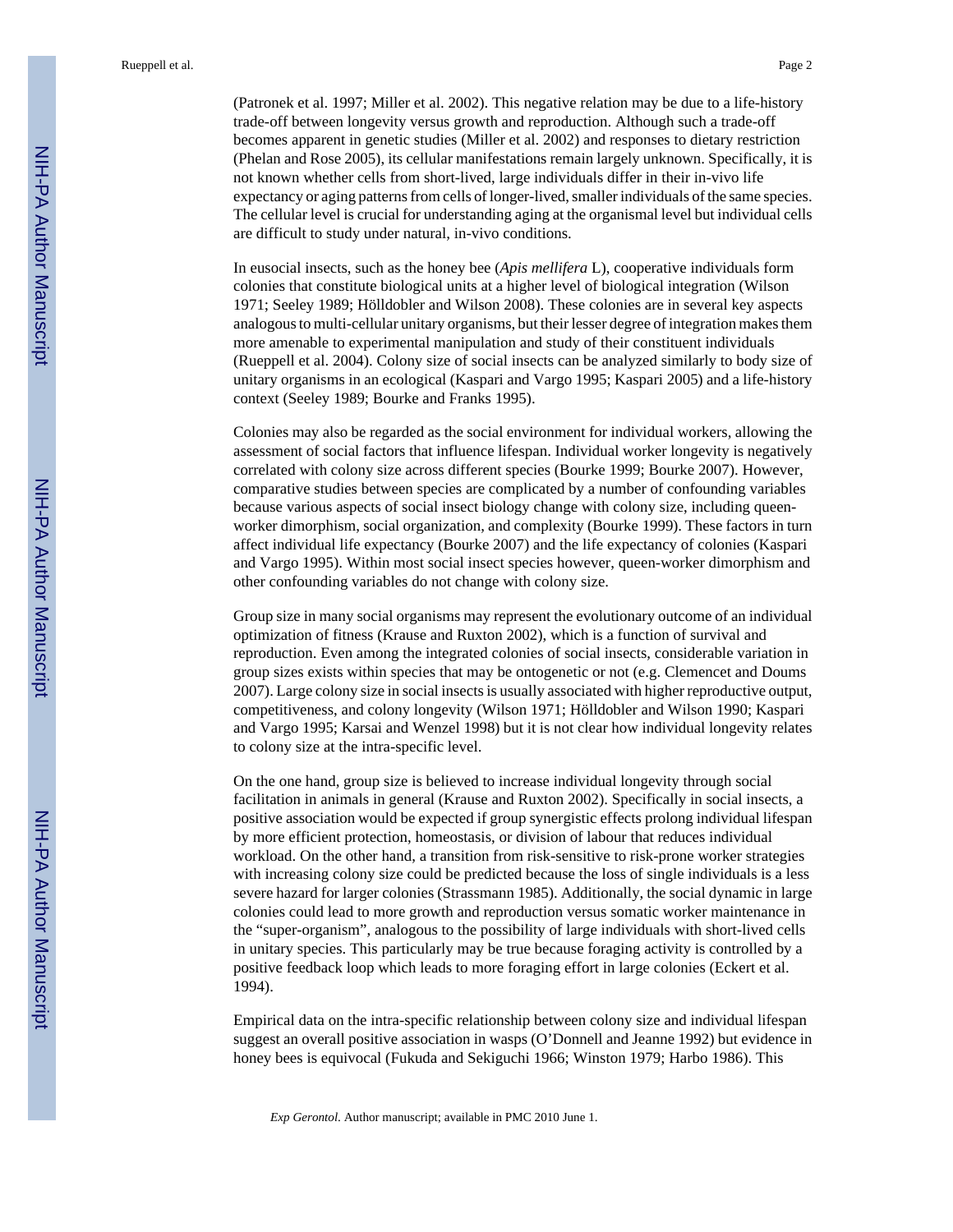inconsistency in the honey bee literature could be due to methodological problems, including lifespan estimates without following individually marked bees. However, it could also be due to a non-linear phase transition at different colony growth stages or sizes (Oster and Wilson 1978). Increasing colony size may increase worker life expectancy in a certain range of colony sizes due to improved colony homeostasis or decreased workload but decrease life expectancy in a different colony size range due to increased brood rearing activity and an increased workload (Eckert et al. 1994).

Therefore, we set up an experiment to compare individual worker life-histories and lifespan between two differently-sized colonies as social environment. We used large cohorts of individually marked worker honey bees and monitored their foraging activity in addition to survival because the transition from in-hive duties to foraging is a major determinant of honey bee worker lifespan (Rueppell et al. 2007, 2008; Amdam et al. 2009).

#### **Materials and Methods**

The experiment was conducted in Tempe, Arizona, during May to July 2007 with commercial, European honey bees *Apis mellifera* (*ligustica*). Two pairs (experimental trials) of one small and one large hive were made up from respectively one and two pounds (one pound approximates 4500 individuals) of worker bees. The bees were shaken from a mixture of European source hives and then randomly divided into the experimental treatment groups. These groups were then installed in five-frame nucleus hives with queens that had mated naturally.

One week later, twelve frames of brood comb with ready-to-emerge worker brood were collected from the same European source hives kept in the experimental apiary. Bees emerged overnight in a temperature (34°C) and humidity (50%) controlled incubator. They were individually marked by gluing numbered plastic tags on their dorsal thorax and 796 were introduced into each observation hive. Just prior to that, 400 and 800 untagged new workers were introduced to the small and large hive, respectively, to facilitate the introduction process for the tagged, focal individuals. One day later, colonies were transferred into glass-walled observation hives that each contained one frame of honey, one fully drawn, empty frame, and two frames of foundation. One day after this transfer, daily survival and foraging observations began. In addition, we observed the comb building and estimated the total brood area (in  $\text{cm}^2$ ) at the end of the experimental period to evaluate the productivity of the hives.

Worker survival was monitored daily after sunset by systematically recording all marked individuals present in the colony. Since worker bees return daily to their hive as long as they are alive, death was inferred for one day after the last recording of a bee. All bees returning from foraging trips were recorded daily for 2 hours during the peak of foraging activity to determine the age of foraging initiation. Workers returning with pollen on their legs were classified as pollen foragers, all others were classified non-pollen foragers. From the foraging records, we calculated the number of foraging days and the pollen foraging bias as the proportion of foraging observations for each worker that included pollen collection. From the combined data records, lifespan (days from eclosion to last recorded sighting), the age of first foraging (AFF, equal to the lifespan as in-hive worker), and flightspan (days from AFF to last recorded sighting) were calculated. Only workers that were recorded at least on two occasions were included in the analysis.

AFF was estimated from all workers that were observed foraging. A second estimate for overall AFF was obtained by considering all unobserved individuals as censused data points with unobservable AFF because the workers died before the onset of foraging. Since this corrected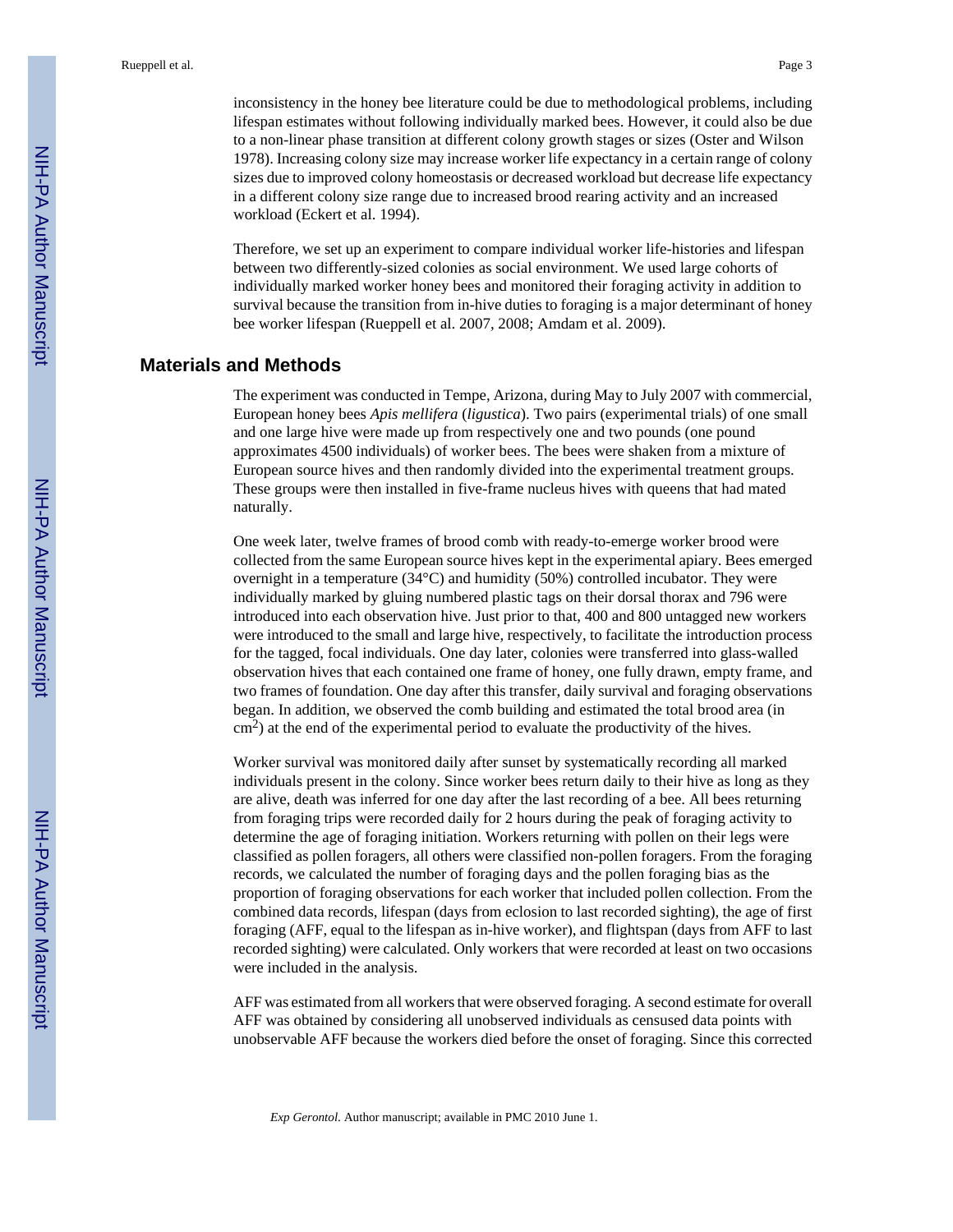AFF did not change the outcome of subsequent analyses, only the results from the original AFF are reported.

Trials were compared with a Mantel-Cox log-rank test, using trial as factor and small vs. large as different strata. Within each trial the treatment effect on lifespan, AFF, and foraging span was assessed by log-rank tests. Pollen specialization and foraging rates did not contain censored data and could not be transformed to approximate a normal distribution, therefore, nonparametric Mann-Whitney U – tests were performed. To assess the simultaneous effects of treatment, trial, pollen specialization, and AFF on lifespan and flightspan, a stepwise Cox regression was performed with treatment and trial as categorical variables in the first block and pollen specialization and AFF as continuous variables in the second block. The same analysis was performed separately for each trial omitting the variable "trial" from the model. As an additional significance test, we permuted all worker lifespan, AFF, and flightspan data among the four colonies and calculated the F-values for trial and treatment effects (10000 times) to empirically determine the significance of the actual values.

# **Results**

After the initial five days before the observations were started, 671 (84.3% of the original 796) workers remained in the first large hive, 609 (76.5%) in the second large hive, 680 (85.4%) in the first small hive, and 709 (89.1%) in the second small hive. The observations were terminated after 47 days, which led to less than 1% of the lifespan data in each group being censored. Minimum and maximum recorded lifespan among all workers in our experiment was 7 and 50 days, respectively, with a mean of 24.6 and a median of 24 days. Over all foragers, the AFF ranged from 8 to 42 days with a mean and a median of 20.7 and 20 days, respectively. Incorporation of workers that were not observed foraging as censused data points increased the estimate of mean and median AFF to 22.5 and 22 days, respectively. The flightspan ranged from 1 to 42 days with a mean and a median of 7.4 and 6 days, respectively. The proportion of foraging records of individual bees involving pollen collection varied between 0 and 1 with a mean and a median of 0.26 and 0, respectively. Approximately 10% of the foragers were only observed collecting pollen and 50% were never observed returning with pollen.

Worker lifespan (Table 1) did not significantly differ between the two trials ( $\chi^2 = 1.2$ , p = 0.276; Figure 1). In both trials, workers in the small hives lived significantly longer than workers in the large hives (trial 1:  $\chi^2 = 27.3$ , p < 0.001; trial 2:  $\chi^2 = 95.1$ , p < 0.001). AFF differed significantly between trials ( $\chi^2 = 17.6$ , p < 0.001), which was mainly due to the small hive workers' earlier AFF in the second trial than in the first (Table 1). In both trials, the small hive had a significantly older AFF than the large hive (trial 1:  $\chi^2 = 85.2$ , p < 0.001; trial 2:  $\chi^2 = 88.4$ ,  $p < 0.001$ ; Figure 2). Flightspan did not significantly differ between the two trials ( $\chi^2 = 1.9$ , p  $= 0.168$ ) and followed in all cases an approximate negative exponential distribution function (Figure 3). The uni-factorial analyses in each separate trial indicated that workers of the large hive had a slightly longer flightspan in the first trial ( $\chi^2$  = 4.0, p = 0.045) but a shorter flightspan in the second trial ( $\chi^2$  = 36.7, p < 0.001) (Table 1). Overall, more pollen was gathered in the second than in the first trial  $(Z = 4.2, n_1 = 965, n_2 = 985, p < 0.001)$  (Figure 4). In both cases, workers in the small hive collected more pollen, with the difference more pronounced in the second trial (trial 1: Z = 2.1,  $n_{big} = 506$ ,  $n_{small} = 459$ ,  $p = 0.033$ ; trial 2: Z = 6.4,  $n_{big} = 475$ ,  $n_{small} = 510, p < 0.001$ ).

The multi-factorial Cox-regression analysis of lifespan in the whole data set indicated simultaneous effects of treatment (small hive compared to large hive hazard ratio  $= 0.74$  (0.68)  $-0.82$ ), Wald = 36.5, p < 0.001), AFF (hazard ratio = 0.93 (0.92 – 0.94), Wald = 514.2, p < 0.001), and pollen collection (hazard ratio =  $0.68$  (0.58 – 0.80), Wald =  $21.1$ , p < 0.001) but not trial (hazard ratio  $0.99 (0.90 - 1.08)$ , Wald = 0.1, p = 0.776).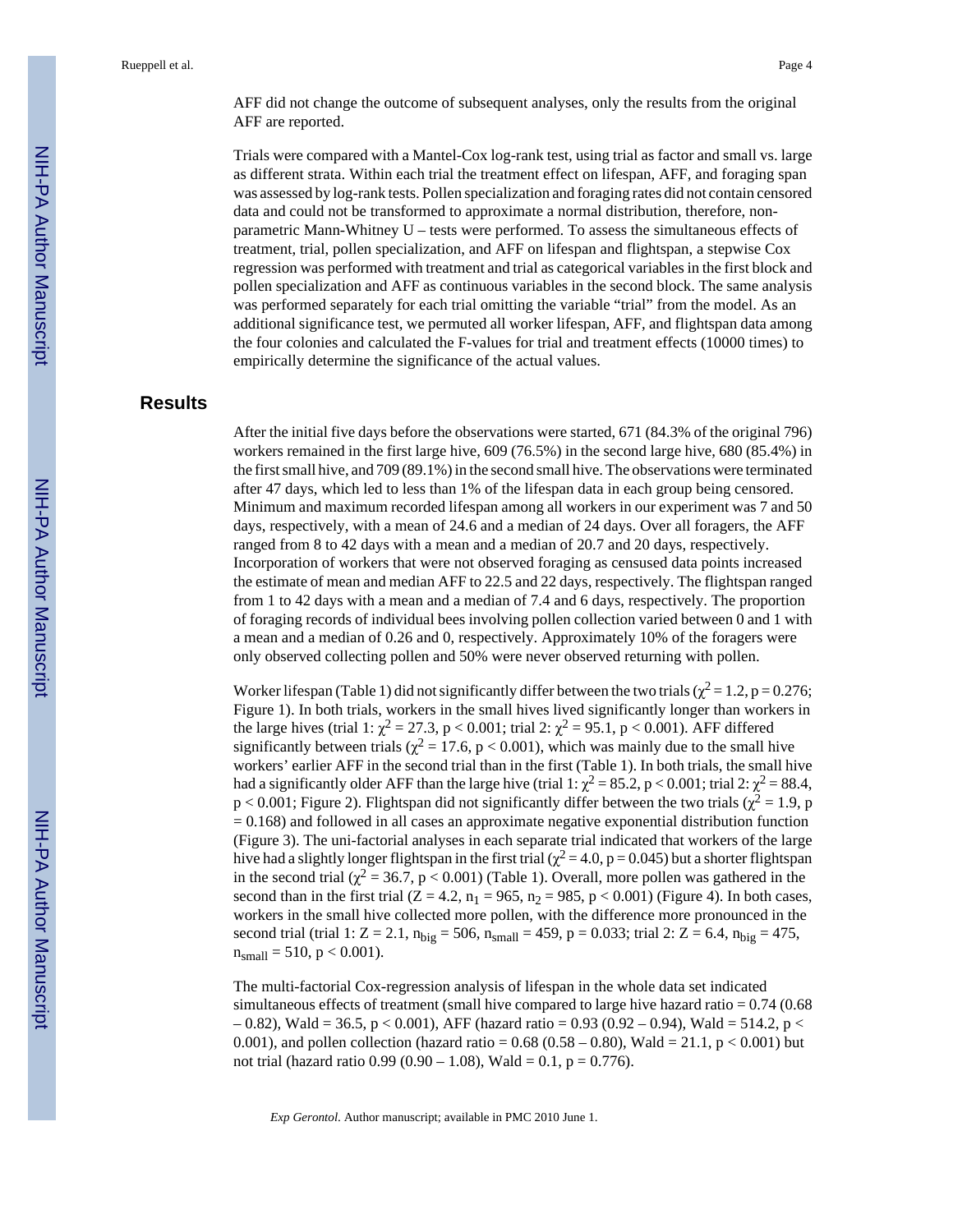Rueppell et al. Page 5

The hazard for onset of flight (AFF) was overall decreased by the small hive treatment (small hive versus large hive hazard ratio =  $0.57$  ( $0.52 - 0.62$ ), Wald = 149.2, p < 0.001). This effect was very similar between the first trial (hazard ratio =  $0.57$  ( $0.50 - 0.64$ ), Wald =  $73.7$ , p < 0.001) and second trial (hazard ratio =  $0.56$  (0.49 – 0.64), Wald = 76.6, p < 0.001). Coxregression analysis of flightspan in the whole data set indicated simultaneous effects of treatment (small hive versus large hive hazard ratio =  $0.80$  ( $0.73 - 0.88$ ), Wald = 22.3, p < 0.001), AFF (hazard ratio =  $1.04$  (1.03 – 1.05), Wald = 120.0, p < 0.001), and pollen specialization (hazard ratio = 0.67 (0.56 – 0.79), Wald = 22.7,  $p < 0.001$ ) but not trial ( $\chi^2$  = 0.2,  $p = 0.621$ .

The permutation tests of the effects of trial, treatment and their interaction on lifespan indicated a significant effect of the social environment, colony size,  $(p < 0.0001)$  but not of trial ( $p =$ 0.500) or the interaction between the two factors ( $p = 0.614$ ). In contrast, significant effects on AFF were indicated for treatment ( $p < 0.0001$ ), trial ( $p = 0.034$ ) and their interaction ( $p = 0.022$ ). Similarly, flightspan was affected by treatment ( $p = 0.0075$ ), trial ( $p = 0.047$ ), and their interaction ( $p < 0.0001$ ). although the direction of the trial effect was opposite for AFF and flightspan.

A stronger negative relation between the AFF and flightspan in the small hives was reconfirmed by bi-variate regression of flightspan on AFF separately for all four experimental groups (Figure 5): The regression results for the small hives were in the first trial  $b = -0.29 \pm 0.03$ (S.E.),  $r^2 = 0.14$ ,  $F_{(1,457)} = 72.2$ ,  $p < 0.001$  and the second trial  $b = -0.28 \pm 0.04$ ,  $r^2 = 0.08$ ,  $F_{(1,508)} = 46.2$ , p < 0.001. The results for the large hives were b = -0.12 ± 0.04 (S.E.), r<sup>2</sup> =  $0.02$ ,  $F_{(1,505)} = 10.5$ ,  $p = 0.001$  and  $b = -0.14 \pm 0.04$ ,  $r^2 = 0.02$ ,  $F_{(1,473)} = 10.7$ ,  $p = 0.001$ , respectively. In both trials, the value of the regression coefficient in the large hive was significantly lower than that in the small hive (first trial:  $p = 0.001$ ; second trial:  $p = 0.017$ ).

Brood area was estimated in the first and second small hive as  $1935 \text{ cm}^2$  and  $1160 \text{ cm}^2$ , respectively, and 2450 cm<sup>2</sup> and 2355 cm<sup>2</sup> in the corresponding large hives. In addition, the large colonies showed higher building activities, constructing cells on the empty foundation considerably faster. Workers in the large hives also exhibited higher foraging rates than workers in the small hives  $(Z = 3.1, n_1 = 969, n_2 = 981, p = 0.002)$ , as measured by the number of foraging records (days) during their foraging lifespan (flightspan): foragers of large hives were observed 61% of the days foraging and foragers of small hives 57%.

#### **Discussion**

Our results clearly demonstrate that workers introduced to our large colony environments lived shorter than workers introduced into a smaller colony environment. Both principal life history stages were shortened concurrently: With other factors statistically accounted for, workers in a large colony environment initiated foraging earlier and died after a shorter foraging lifespan. This experimental effect was strong and consistent in spite of the generally negative relationship between the pre-foraging and foraging stages, as observed within our experimental groups and in previous studies (Rueppell et al. 2007, 2008). Thus, a larger colony size shortened both life history phases independently, which could be caused by a consistently higher work load throughout life. The large colonies constructed more comb, reared more brood, and foraged at higher rates. This suggests that individual worker lifespan may have been traded off for overall colony growth. To the extent that the super-organism analogy (Wilson 1971; Seeley 1989; Hölldobler and Wilson 2008) holds in this context, our findings imply that cells in large, unitary individuals could also be shorter lived. Due to the tight integration of unitary organisms this could lead to the observed intra-specific negative association between body size and lifespan (Miller et al. 2002; Phelan and Rose 2005), while in social insects large colonies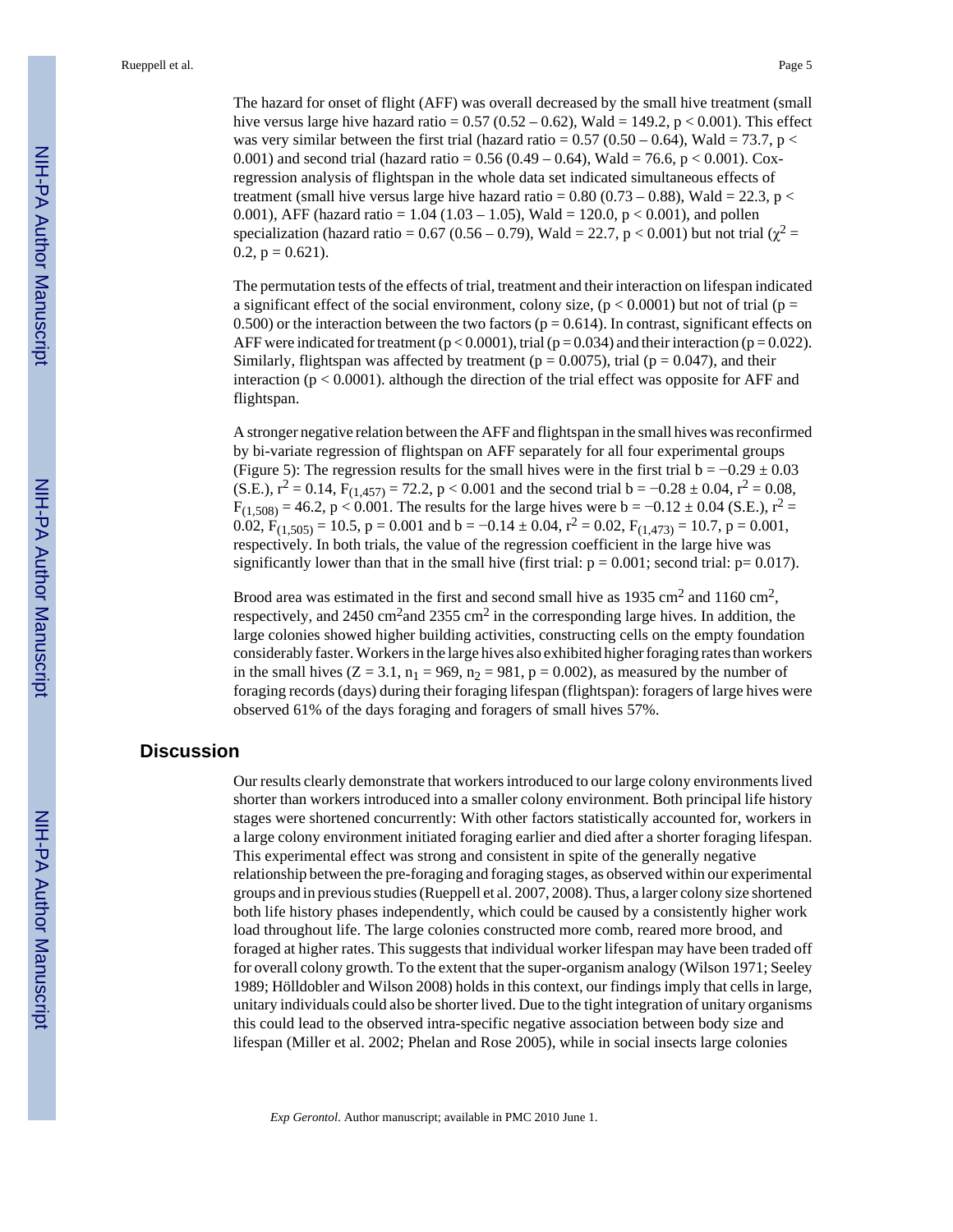usually live longer because workers can be readily replaced (Kaspari and Vargo 1995; Karsai and Wenzel 1998; Bourke 1999).

The negative association of individual lifespan and colony size has several potential explanations. It could be explained by workers changing from a risk-averse life-history tactic in a smaller colony to a risk-prone tactic in a larger colony. At the ultimate level, this could be due to the fact that the individual has a relatively lower value in larger colonies. Nectar foragers were reported to maximize net energy efficiency due to mortality risks associated with foraging but only one hive of unreported size was used (Schmid-Hempel et al. 1985). A later study showed that nectar foragers work harder in larger colonies but this study did not measure mortality consequences (Eckert et al. 1994). Our data corroborate the positive relation between colony size and work load on foragers by demonstrating an earlier AFF and higher foraging intensity in the larger hives, although we overall chose smaller colonies than previous studies and gathered individual, lifetime foraging data.

Furthermore, our experiments tie adult survival to the AFF, reconfirming earlier studies (Rueppell et al. 2007, 2008). One of our earlier studies also suggested a colony size effect on individual worker longevity (Rueppell et al. 2008). It is important to note, however, that our treatment of colony size manipulation had a consistent effect on individual workers that was independent of AFF. It seems rather that the treatment affect was associated with the positive effect of pollen collection on lifespan. Workers in small colonies collected more pollen and lived longer. The effect of the tendency to collect pollen on lifespan was ambiguous in earlier studies, probably dependent on environmental conditions (Rueppell et al. 2007, 2008). Therefore, we conclude that the experimental treatment effect in this study was the primary effect with simultaneous consequences on foraging choice, overall work load, and the rate of aging of worker honey bees.

Another ultimate reason for the experimental results could be that our large hive treatment set the hives on a reproductive trajectory. Honey bee colonies reproduce by splitting the colony after attaining a critical size. In temperate areas, the timing of this growth is critical to allow successful reproduction (Winston 1987). To achieve reproductive size, more comb construction, resource collection, and brood rearing are essential. Thus, the large hives may have invested more into growth while the small hives may have been on a colony survival trajectory, maximizing energy efficiency and prolonging their workers' lives (Houston et al. 1988). The trade-off between growth and reproduction versus longevity (via somatic maintenance and repair) occurs also in multicellular, unitary species (Arking 2006). The regulatory mechanisms of colony growth in relation to season and reproductive opportunity have not been experimentally addressed but it is generally assumed that colony growth is a function of colony size and in the ergonomic phase growth and size may be linked by positive feedback (Oster and Wilson 1978).

Finally, there might not be an ultimate explanation of our results. The experiment was designed not to overpopulate our observation hive to avoid negative density effects and we ensured sufficient food resources for all colonies through the experiment. However, it is impossible to exclude these factors completely. The amount of brood affects the work load of nurse bees and pollen foragers (Eckert et al. 1994). Since we only recorded the longevity of the experimental cohorts and did not monitor the development of the total hive populations, it is not possible to calculate the per-capita brood rearing loads in the different treatment groups. However, the negative dependency of foraging span on AFF was weaker in the large hives than in the small hives, indicating that workers may have aged less as nurse bees in the large hives before initiating foraging (Guzmán-Novoa et al. 1994; Rueppell et al. 2007). The shortened lifespan of workers in larger hives might have also been a consequence of increased/earlier recruitment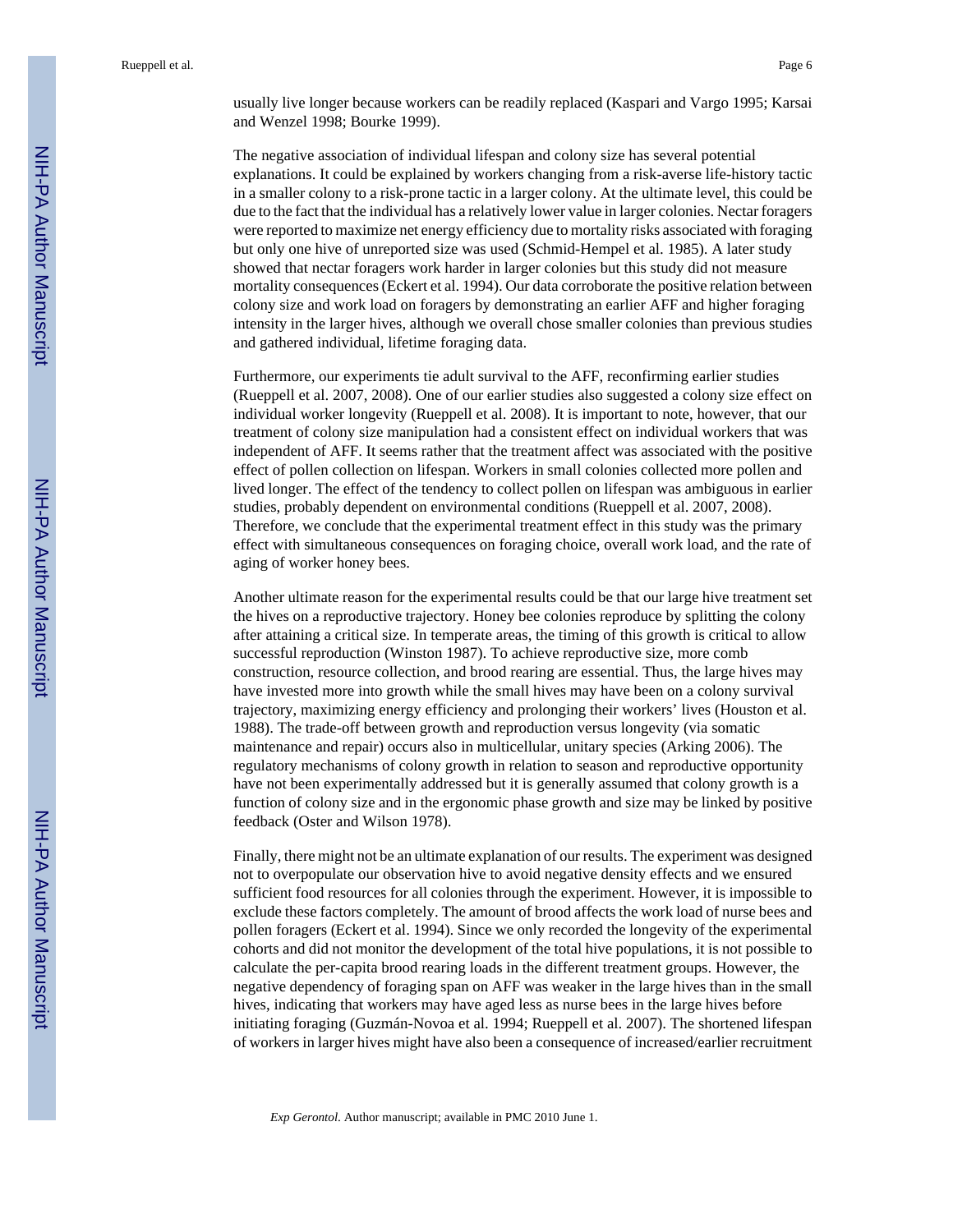to foraging because larger hives have more successfully returning foragers, providing more recruitment to foraging.

In general, our results agreed well with previous studies in terms of the average duration of honey bee worker lifespan and its components, AFF and flightspan (Sakagami and Fukuda 1968; Neukirch 1982; Page and Peng 2001; Rueppell et al. 2007, 2008). In addition, the transition from in-hive to foraging tasks proved again to be the strongest predictor of worker lifespan, consistently reducing the remaining lifespan after the transition but increasing overall lifespan (Guzmán-Novoa et al. 1994; Rueppell et al. 2007, 2008). In the small hives, workers "traded" one day of foraging tenure for every three days of in-hive life, but in the large hives, the trade-off was about one day of foraging per seven days of in-hive life. This trade-off depends on the stochasticity of the mortality of foragers and on hive- and external environmental conditions. The variability of this trade-off presumably prevents a narrow optimization of the AFF as the central life history parameters for honey bee workers, which could explain the behavioural plasticity and genotypic variability in honey bee workers for this trait (Rueppell et al. 2007).

In conclusion, this study supports the claim that individual lifespan of workers is strongly dependent on the social colony environment (Karsai and Wenzel 1998; Rueppell et al. 2008). Increased colony size shortened individual worker lifespan, in accordance with inter-specific trends (Bourke 1999; 2007). Our results suggest that honey bee colonies may trade off longevity of their individual workers for overall colony growth. The super-organism is a useful concept at the interface of social demography and aging research to highlight differences and similarities between different levels of biological organization. Studying resource allocation and transfers in insect colonies may thus reveal general principles of the evolutionary mechanisms underlying plastic aging rates. Our results should stimulate the question whether the negative effect of body size on longevity within unitary species (Patronek et al. 1997; Miller et al. 2002) is due to shorter-lived cells, analogous to the reduced worker lifespan in our study.

#### **Acknowledgments**

We would like to thank M. Kim Fondrk, Adam Siegel, Ethem Akyol and Melissa Baker for practical help with the experiment. Financial support came from the National Institute on Aging (PO1 AG22500) and the National Science Foundation (# 0615502).

# **References**

- Amdam GV, Nilsen KA, Norberg K, Fondrk MK, Hartfelder K. Variation in endocrine signaling underlies variation in social life history. Am Nat 2007;170:37–46. [PubMed: 17853990]
- Arking, R. The Biology of Aging. Vol. 3. Oxford University Press; New York: 2006.
- Bourke AFG. Colony size, social complexity and reproductive conflict in social insects. J Evol Biol 1999;12:245–257.
- Bourke AFG. Kin selection and the evolutionary theory of aging. Ann Rev Ecol Systemat 2007;38:103– 28.
- Bourke, AFG.; Franks, NR. Social Evolution in Ants. Princeton University Press; Princeton, N.J.: 1995.
- Clemencet J, Doums C. Habitat-related microgeographic variation of worker size and colony size in the ant *Cataglyphis cursor*. Oecologia 2007;152:211–218. [PubMed: 17245588]
- de Magalhaes JP, Costa J, Church GM. An analysis of the relationship between metabolism, developmental schedules, and longevity using phylogenetic independent contrasts. J of Gerontol A 2007;62:149–160.
- Eckert CD, Winston ML, Ydenberg RC. The relationship between population size, amount of brood, and individual foraging behavior in the honey bee, *Apis-mellifera* L. Oecologia 1994;97:248–255.
- Finch, CE. Longevity, Senescence, and the Genome. University of Chicago Press; Chicago, Il: 1990.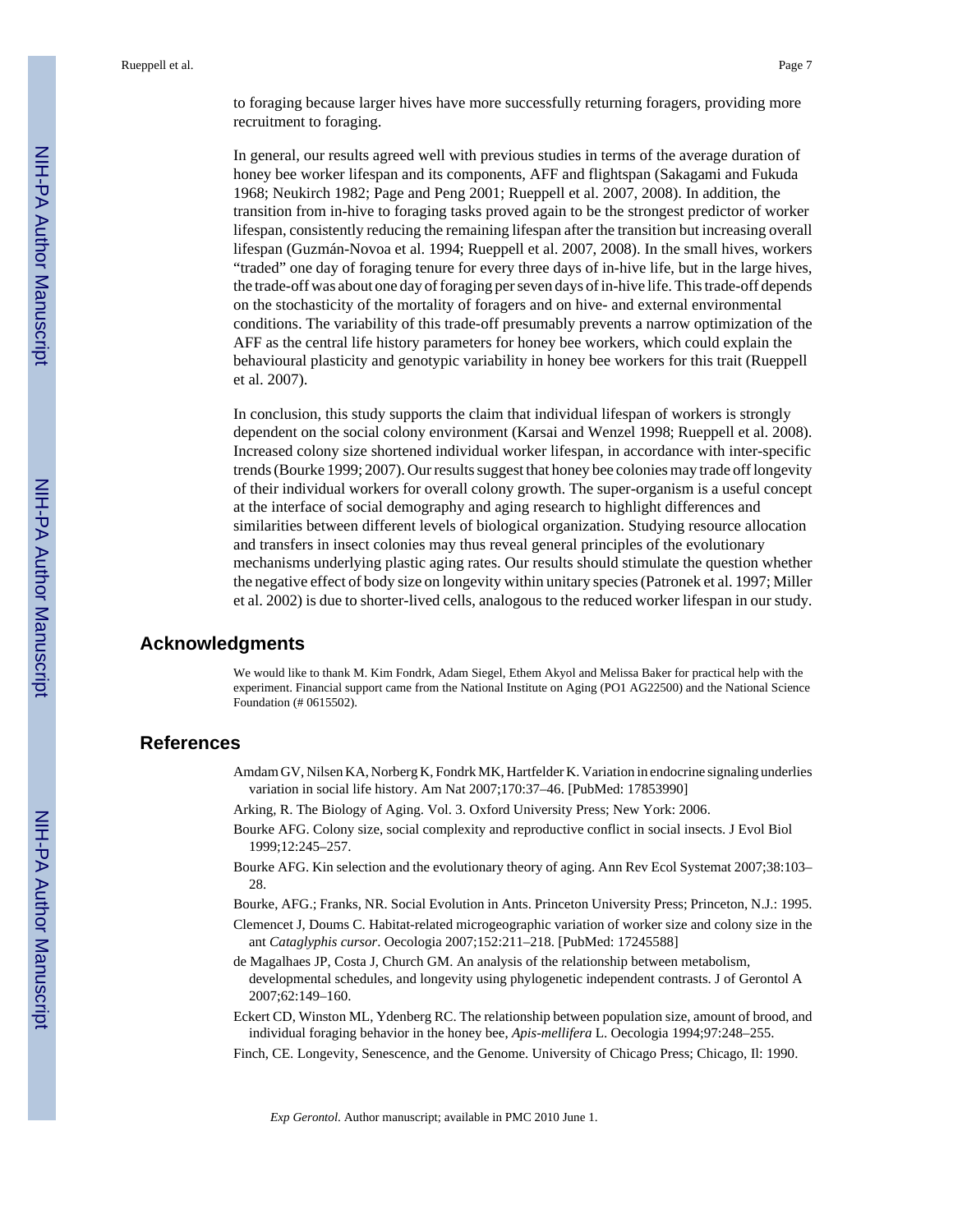Rueppell et al. Page 8

- Fukuda H, Sekiguchi K. Seasonal change of the honeybee worker longevity in Sapporo, north Japan, with notes on some factors affecting the life-span. Jpn J Ecol 1966;16:206–212.
- Guzmán-Novoa E, Page RE Jr, Gary NE. Behavioral and life-history components of division of labor in honey bees (*Apis mellifera* L.). Behav Ecol Sociobiol 1994;34:409–417.
- Harbo JR. Effect of population size on brood production, worker survival and honey gain in colonies of honeybees. J Apicult Res 1986;25:22–29.
- Hölldobler, B.; Wilson, EO. The Ants. The Belknap Press of Harvard University Press; Cambridge, Ma: 1990.
- Hölldobler, B.; Wilson, EO. The Superorganism: The Beauty, Elegance, and Strangeness of Insect Societies. W. W. Norton; New York, NY: 2008.
- Houston A, Schmid-Hempel P, Kacelnik A. Foraging strategy, worker mortality, and the growth of the colony in social insects. Am Nat 1988;131:107–114.
- Karsai I, Wenzel JW. Productivity, individual-level and colony-level flexibility, and organization of work as consequences of colony size. Proc Nat Acad Sci USA 1998;95:8665–8669. [PubMed: 9671735]
- Kaspari M. Global energy gradients and size in colonial organisms, Worker mass and worker number in ant colonies. Proc Nat Acad Sci USA 2005;102:5079–5083. [PubMed: 15788538]
- Kaspari M, Vargo EL. Colony size as a buffer against seasonality, Bergmann's rule in social insects. Am Nat 1995;145:610–632.
- Krause, J.; Ruxton, G. Living in Groups. Oxford University Press; Oxford, UK: 2002.
- Le Conte Y, Hefetz A. Primer pheromones in social hymenoptera. Ann Rev Entomol 2008;53:523–542. [PubMed: 17877458]
- Miller RA, Harper JM, Galecki A, Burke DT. Big mice die young: early life body weight predicts longevity in genetically heterogeneous mice. Aging Cell 2002;1:22–29. [PubMed: 12882350]
- Neukirch A. Dependence of the life span of the honeybee (*Apis mellifica*) upon flight performance and energy consumption. J Comp Physiol 1982;146:35–40.
- O'Donnell S, Jeanne RL. The effects of colony characteristics on life-span and foraging behavior of individual wasps (*Polybia occidentalis*, Hymenoptera, Vespidae). Ins Soc 1992;39:73–80.
- Oster, GF.; Wilson, EO. Caste and Ecology in the Social Insects. Princeton University Press; Princeton, NJ: 1978.
- Page RE Jr, Peng YSC. Aging and development in social insects with emphasis on the honey bee, *Apis mellifera* L. Exp. Gerontol 2001;36:695–711.
- Patronek GJ, Waters DJ, Glickman LT. Comparative longevity of pet dogs and humans: Implications for gerontology research. J of Gerontol A 1997;52:B171–B178.
- Phelan JP, Rose MR. Why dietary restriction substantially increases longevity in animal models but won't in humans. Ageing Res Rev 2005;4:339–350. [PubMed: 16046282]
- Rueppell O, Amdam GV, Page RE Jr, Carey JR. From genes to society: Social insects as models for research on aging. Sci Aging Knowl Environ Science 2004;5:pe5.
- Rueppell O, Bachelier C, Fondrk MK, Page RE Jr. Regulation of life history determines lifespan of worker honey bees (*Apis mellifera* L.). Exp Gerontol 2007;42:1020–1032. [PubMed: 17689041]
- Rueppell O, Linford R, Gardner P, Coleman J, Fine K. Aging and demographic plasticity in response to experimental age structures in honeybees (*Apis mellifera* L). Behav Ecol Sociobiol 2008;62:1621– 1631. [PubMed: 18663386]
- Sakagami SF, Fukuda H. Life tables for worker honeybees. Res Popul Ecol 1968;10:127–139.
- Schmid-Hempel P, Kacelnik A, Houston AI. Honeybees maximize efficiency by not filling their crop. Behav Ecol Sociobiol 1985;17:61–66.
- Seeley TD. The honey bee colony as a superorganism. American Scientist 1989;77:546–553.
- Strassmann JE. Worker mortality and the evolution of castes in the social wasp *Polistes exclamans*. Insect Soc 1985;32:275–285.
- Wilson, EO. The Insect Societies. The Belknap Press of Harvard University Press; Cambridge, MA: 1971.
- Winston ML. Intra-colony demography and reproductive rate of the Africanized honeybee in South America. Behav Ecol Sociobiol 1979;4:279–292.
- Winston, ML. The Biology of the Honey Bee. Harvard University Press; Cambridge, MA: 1987.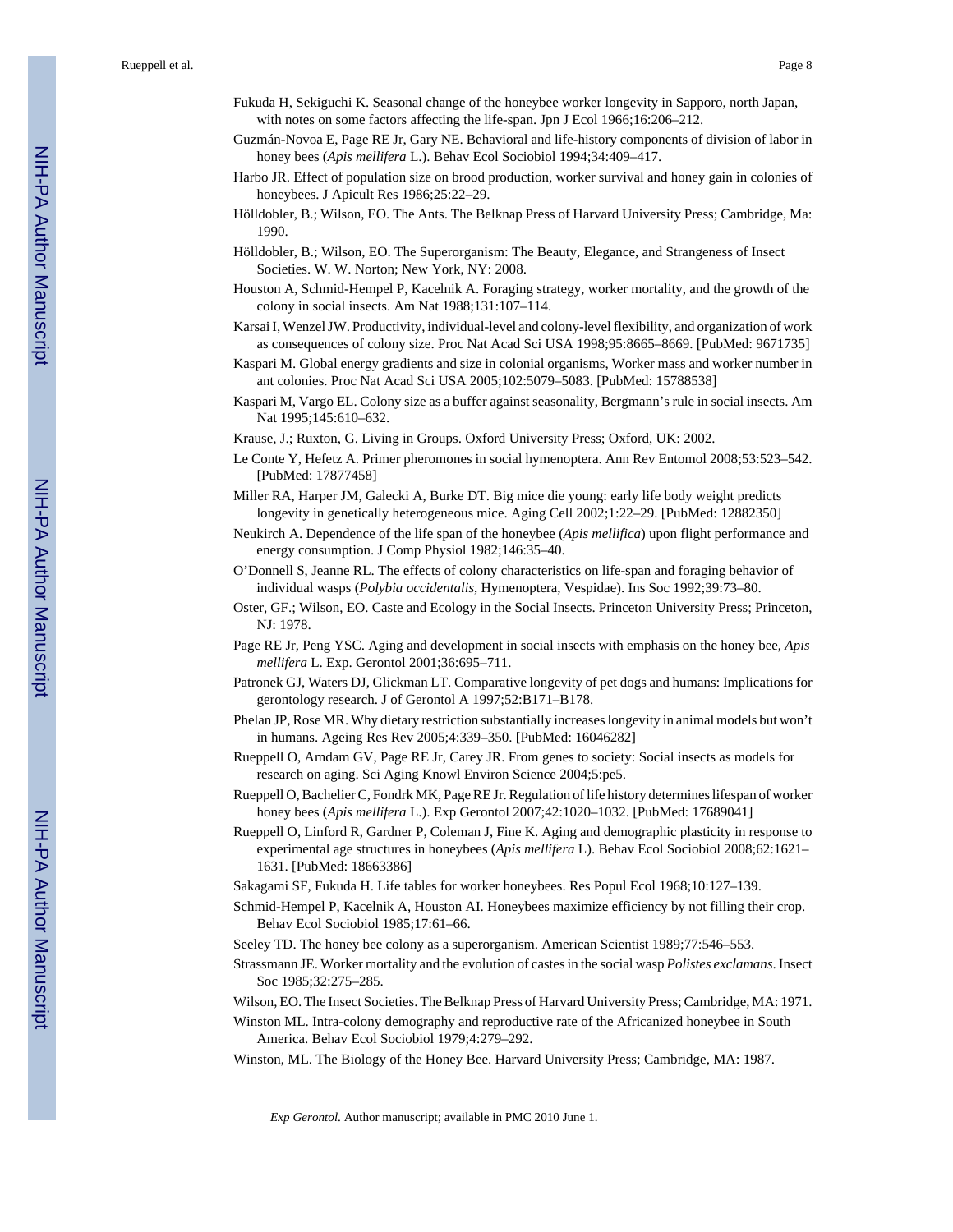

#### **Figure 1.**

Overall honey bee worker survival in all four colonies. Mortality dynamics were consistent between hives of the same treatment. The large hives were twice the size of the small hives and showed increased mortality in the focal worker cohort.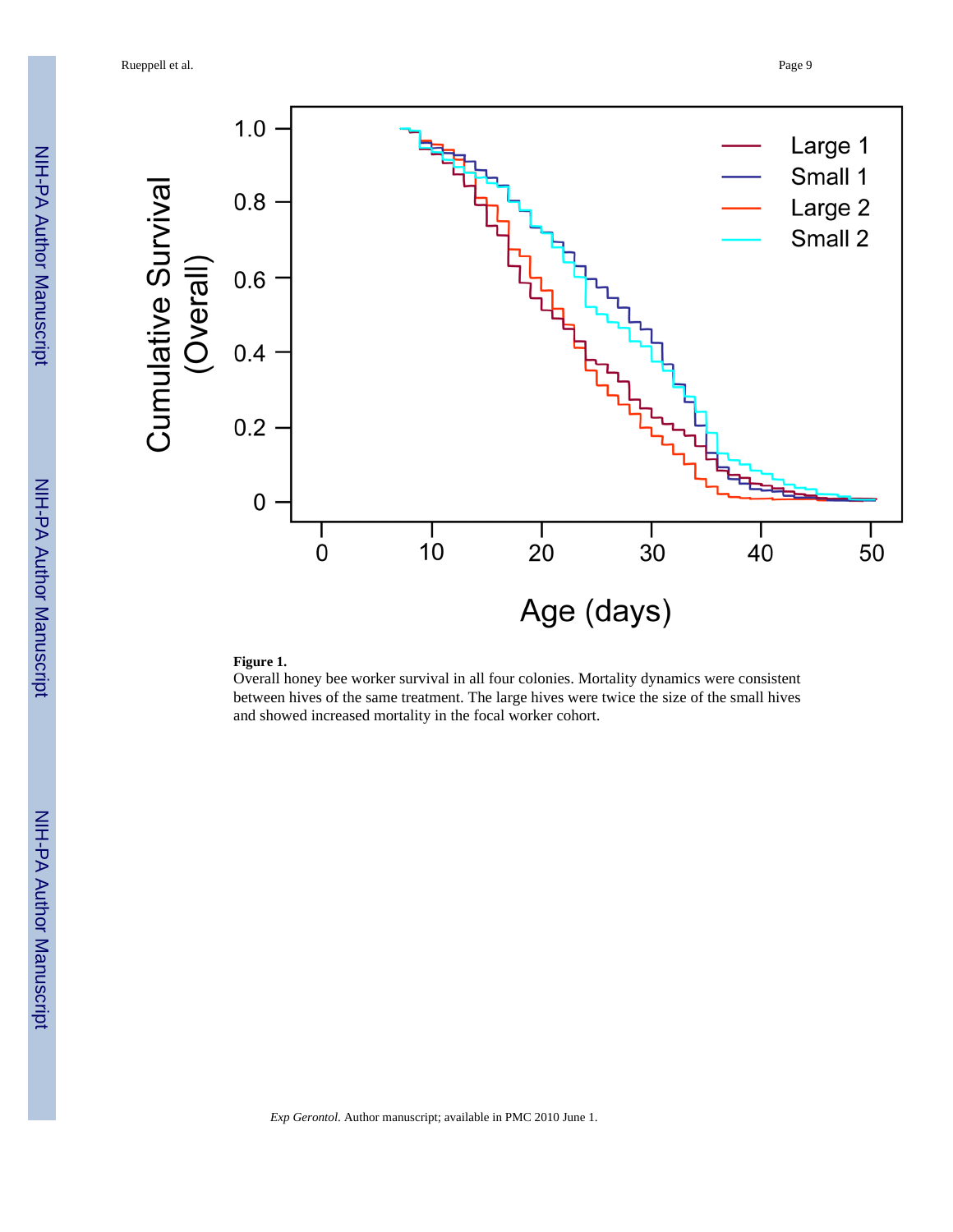

#### **Figure 2.**

The time workers spent in the hive before foraging (age at first foraging) was increased in the small hives relative to the large hives.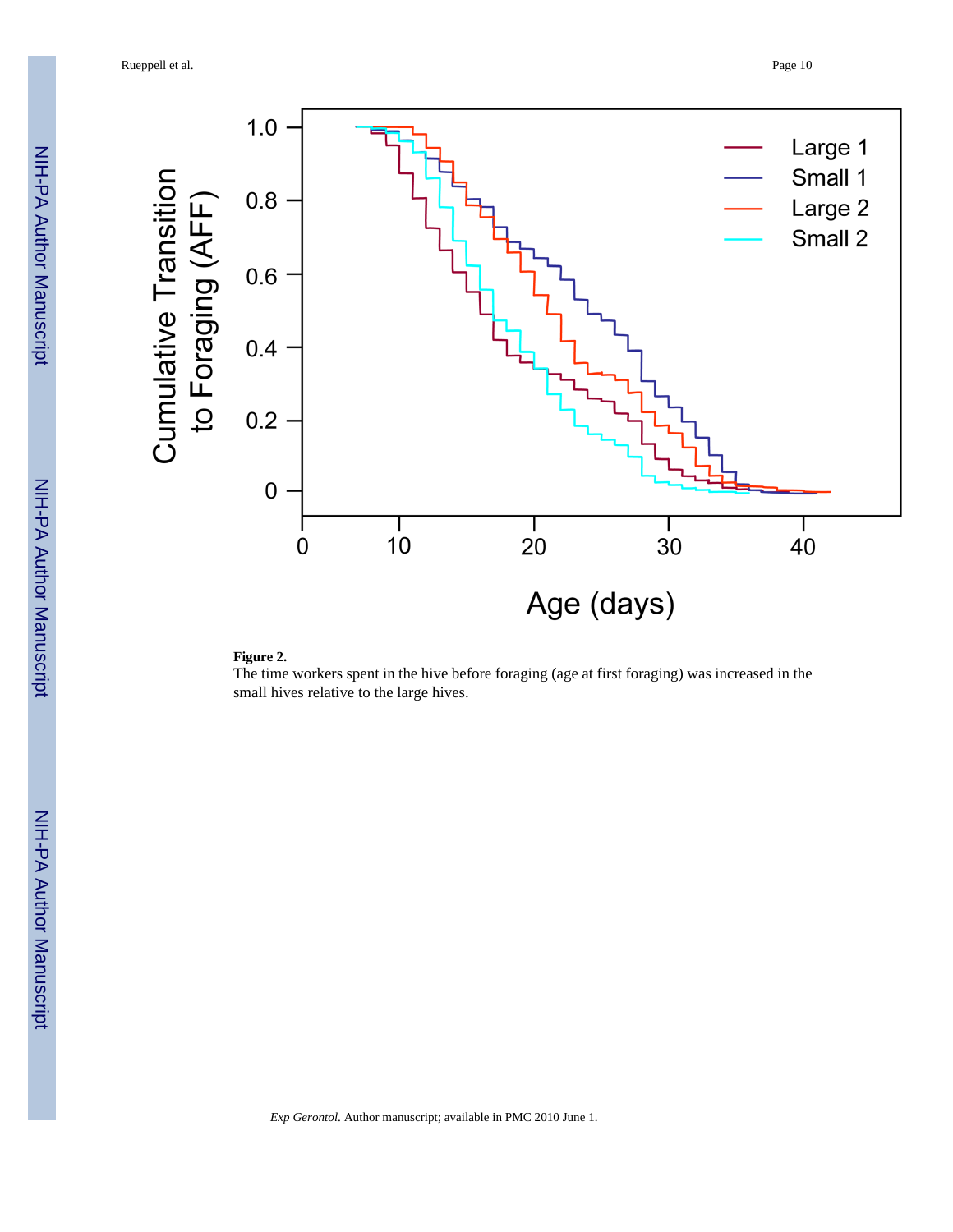

#### **Figure 3.**

Lifespan after the transition to foraging is short and the treatment effect less apparent, even though multi-factorial analyses indicate a consistent reduction of flightspan by larger colony size.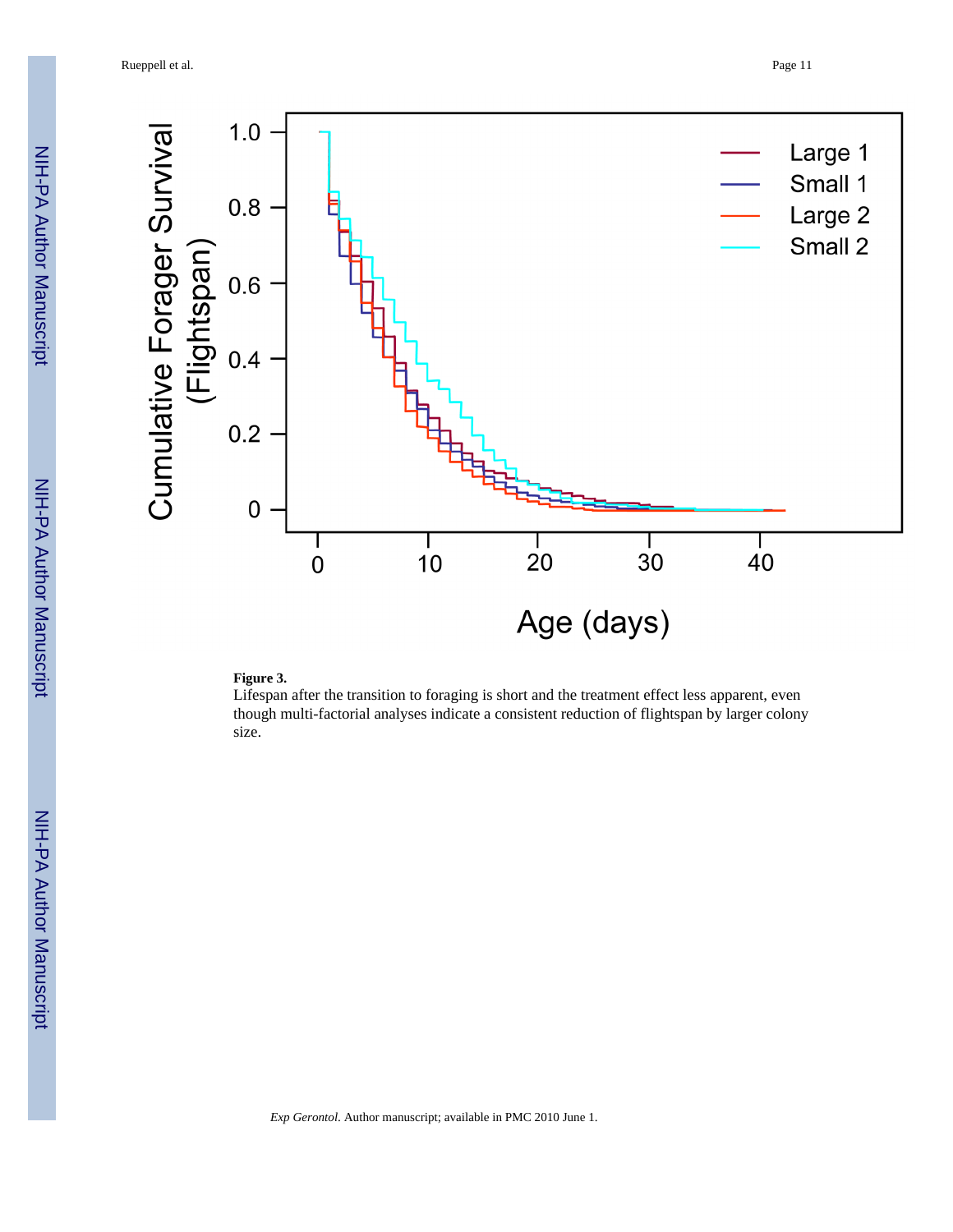NIH-PA Author Manuscript NIH-PA Author Manuscript



#### **Figure 4.**

The proportion of foraging records involving pollen collection averaged over all workers was consistently higher in the small hives than in the large hives.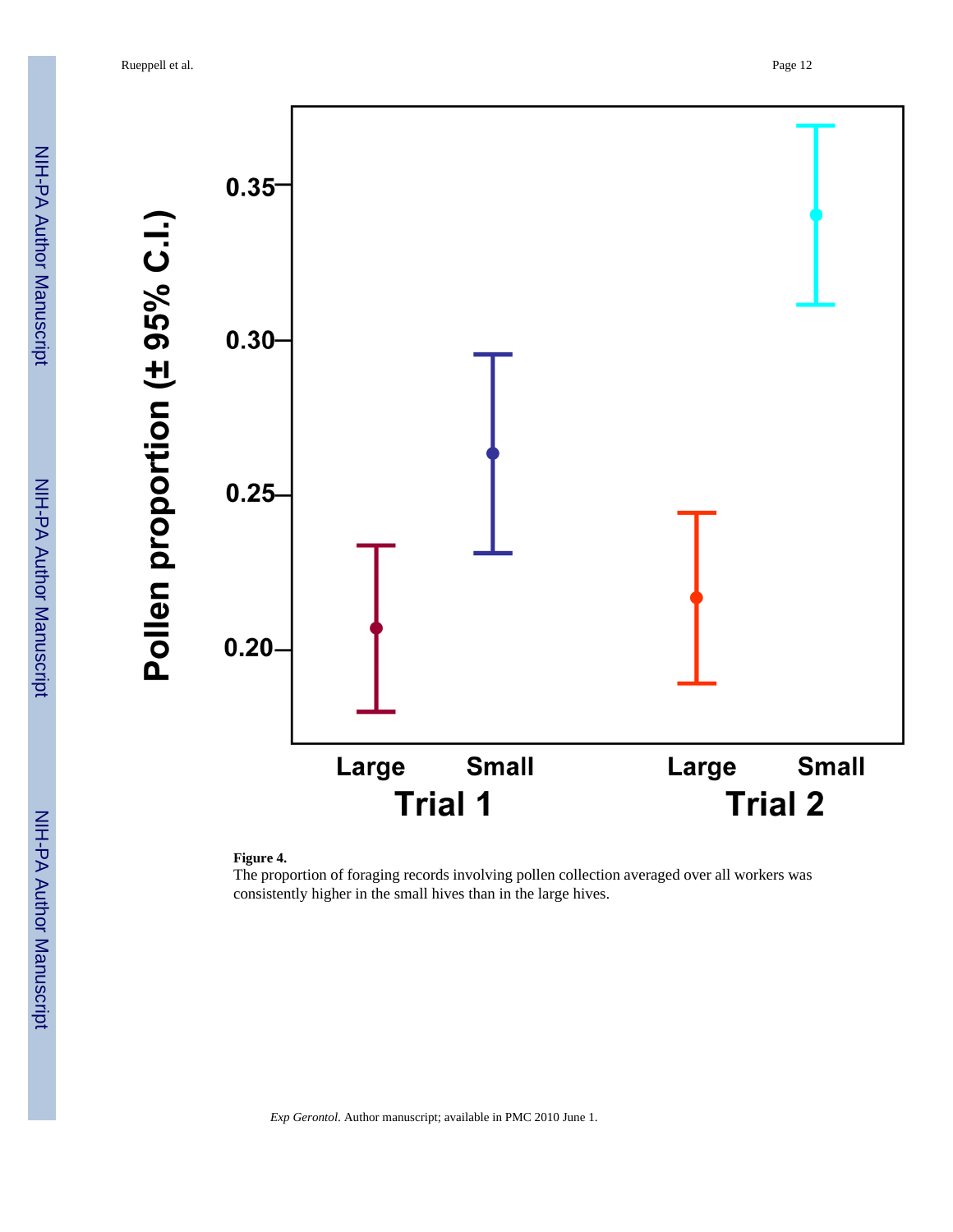

#### **Figure 5.**

Relationship between the pre-foraging and foraging lifespan. The negative trade-off between the two life-history stages suggests that aging occurs before the initiation of foraging, albeit at a slower rate than in foragers.